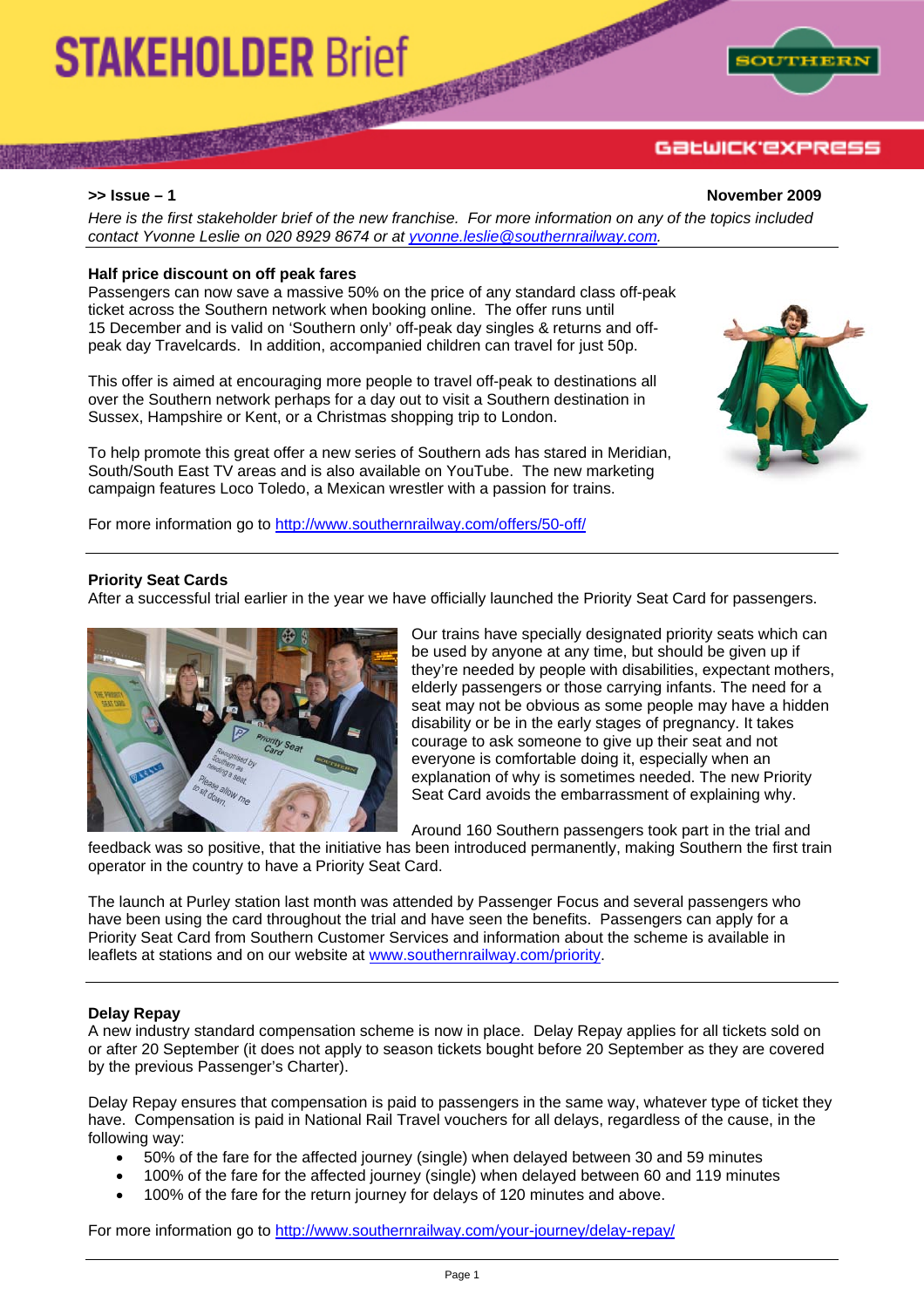#### **East Coastway timetable consultation**

In discussions with stakeholders and passengers during the bidding process for the new franchise, it became clear that there was a desire for changes to the pattern of local services on the East Coastway (Brighton, Lewes, Eastbourne and Hastings/Ashford routes) and for additional capacity on the Uckfield and East Coastway lines.

A new timetable has been drafted in response to this feedback and we are now consulting with local stakeholders and passengers. The timetable we are proposing focuses on the improvements that were highlighted as a priority including:

- Better connections with Southeastern trains to and from London at Ashford International:
- More seats on busy trains serving the Brighton Eastbourne;
- More seats on busy trains on the Uckfield London Bridge peak service;
- Provision of extra capacity to meet additional demand arising from new property development and the opening of the new Hastings College campus and a new college at Ore;
- Re-instating regular services throughout the week at Winchelsea and Three Oaks stations.

However, there are compromises required in the proposed timetable including the need to change trains at Eastbourne, Hastings or Hampden Park for some passenger as the direct Brighton to Ashford International service would no longer run.

A final decision will be made by the Secretary of State for Transport next spring and any changes implemented at the timetable change in December 2010. Read the consultation and find out how to respond at http://www.southernrailway.com/news/east-coastway-timetable-consultation/.

### **National Customer Service Week**



Southern marked National Customer Service Week in October across the business with special events and activities to celebrate and recognise excellent customer service.

This was is a great opportunity to highlight the importance of good customer service and to find out how we could improve the service we provide further.

There was a 'meet and greet' stand at Victoria station hosted by Southern, Network Rail and the Institute of Customer Service. The West Coastway station team held several passenger roadshows at Bognor, Littlehampton, Chichester and Worthing stations. The East Croydon station team held several station events and the Brighton Station Manager Mark Epsom



toured stations with Heart FM. Many other events were held at stations and locations across the business.

#### **Bluetooth station trial**

Bluetooth devices have been installed around ticket offices at Gatwick Airport, East Croydon, Brighton and Victoria stations to trial a free service for passengers. Using Bluetooth technology, passengers can download the latest news to their mobile phone for free whilst they are waiting for their train or to be served at the ticket office.



Signs advertising the 'Bluetooth download area' let passengers know that they can receive news on their mobile phone if they activate the Bluetooth function. There are no charges, even on 'pay as you go' or foreign mobile phones. Bluetooth devices use the same signal as a wireless computer network and when a passenger enters the download area, they will receive a prompt asking them if they'd like to download the content. The news provider for the trial is Telegraph TV and if it is successful, we hope to attract sponsors in the future.

#### **Oyster pay as you go top ups**

Passengers in South London can now 'top-up' their Oyster pay as you go cards at Southern stations using the ticket vending machines. This addition comes in advance of the roll out of Oyster pay as you go on the National Rail network in London planned for early 2010.